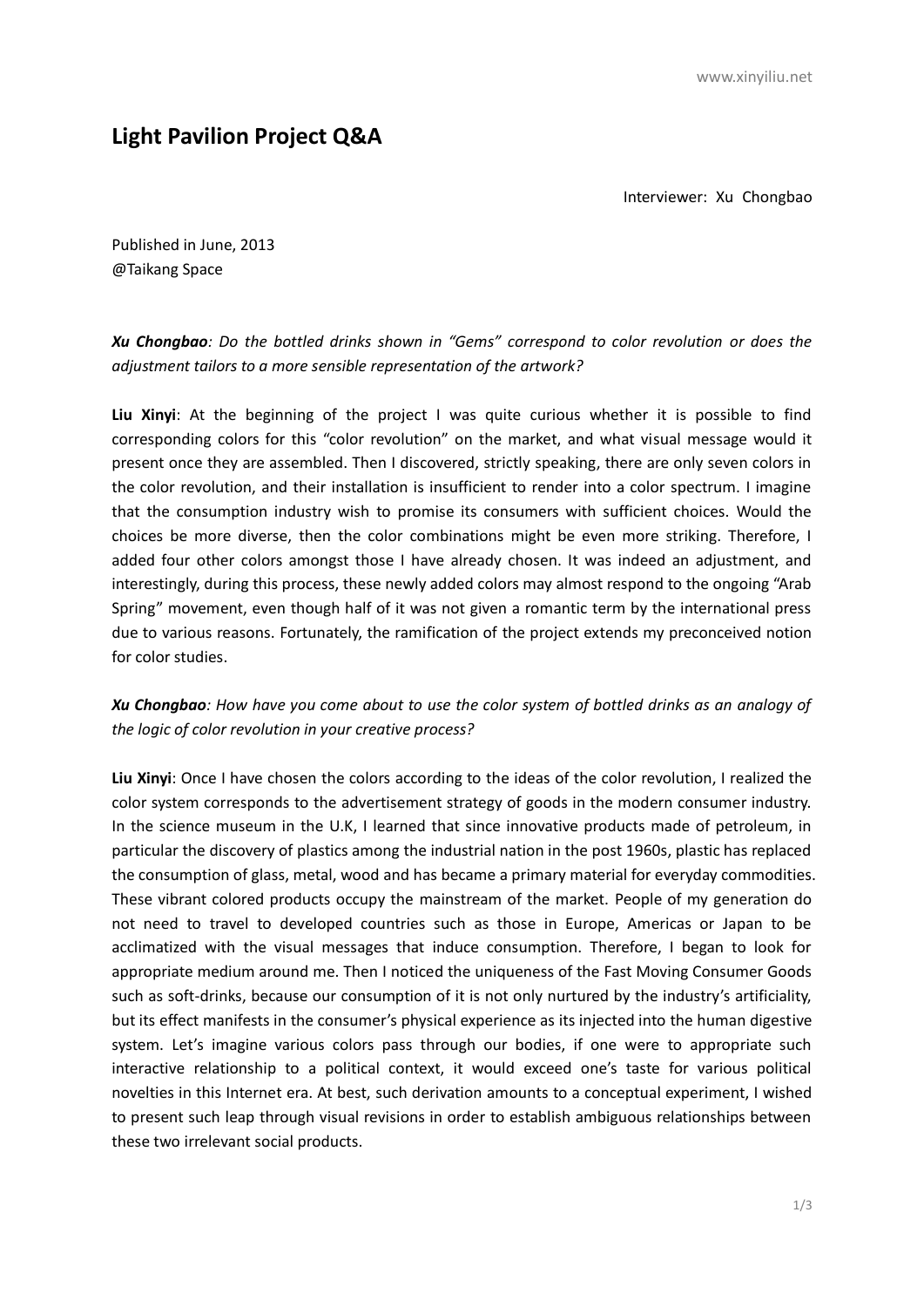*Xu Chongbao: Compare to the color revolution, the colors of these bottled soft drinks lead one to make literal associations with the reality of the underclass and grass-root culture in China, in your conceptual system, what is the relationship between these colors and contemporary Chinese culture?* 

**Liu Xinyi**: There is a certain degree of relevance between the color of the soft drinks and people's needs and wants. When I was choosing the samples, I discovered that choices of tea drinks and milk drinks are not any less than the colorful soft drinks. In the course of purchasing them, I was told that the sales of tea drinks are greater, and they are widely received than the fashionable colorful drinks. On the other hand, the bottled soft drinks I have chosen have a lower sales rate. According to a wholesale perspective, they are targeted at a smaller market, and one of the drinks might cease production as a result of its poor sales. Once I learned about this reliable market survey, I speculated that bright colors might not necessarily a natural lure for consumption. At least for the time being, such soft drinks are targeted at the young consumers looking for novelty and the middle-class families. Even though the producers of the soft drinks would like their product to transcend class as financially allowed, or even reach out to new consumer groups in spite of cultural gaps. Perhaps their targeted group also includes the children of the migrant workers and other social groups living on the urban peripheries. Industrial progress popularizes urban lifestyle, and its foreseeable outcome would be the largely neglected populations entering the spectrum of the existing economy and culture. Consequently, there will be growing attempts to attract these people culturally, for instance, in fashion, popular music and TV soap operas and etc. Moreover, their aesthetics should not be underestimated, because no one could stop them from criticizing the aesthetics of Top-level design.

*Xu Chongbao: Among your previous works, the identity of the artist were often obscured, and you have played the calm Agent L, whereas the Chinese characteristics of these bottled drinks and "Don't Forget to Vote" video repeats textbook-like slogans. Are you aware of the inescapable issue of identity politics?* 

**Liu Xinyi**: Identity politics has always been the externally inclined interpretation I am trying to circumvent. Although it seems impossible, it is also unnecessary to completely avoid one's identity. For me, bottled soft drinks are exotic consumer item, and so are election policies. I could only isolate individual tendencies and prejudice attitudes, instead open up to issues I am concerned with as much as possible, and to examine its possibilities of discussion through exhibition. For instance, through the video in this exhibition, I would like to provoke borderless discussions on election policies, citizen politics and media manipulated politics. On the one hand, its imperative sentences may seem to remind the audience of his/her indefinite political rights, on the other hand, the set of enlarged human lips and the mechanical repetition of phrases instill pressure and confusion to the audience that propels him to question what is political freedom, and whether it can be protected by the given election policies.

*Xu Chongbao: In certain aspects, the vitality of contemporary art is determined by the urgency propelled from the questions discovered and under discussion. From this point of view, what are your comments on the Light Pavilion project and your other previous projects?*

**Liu Xinyi**: I am inclined to ride on the inertia of experimenting with my own methodology, and its